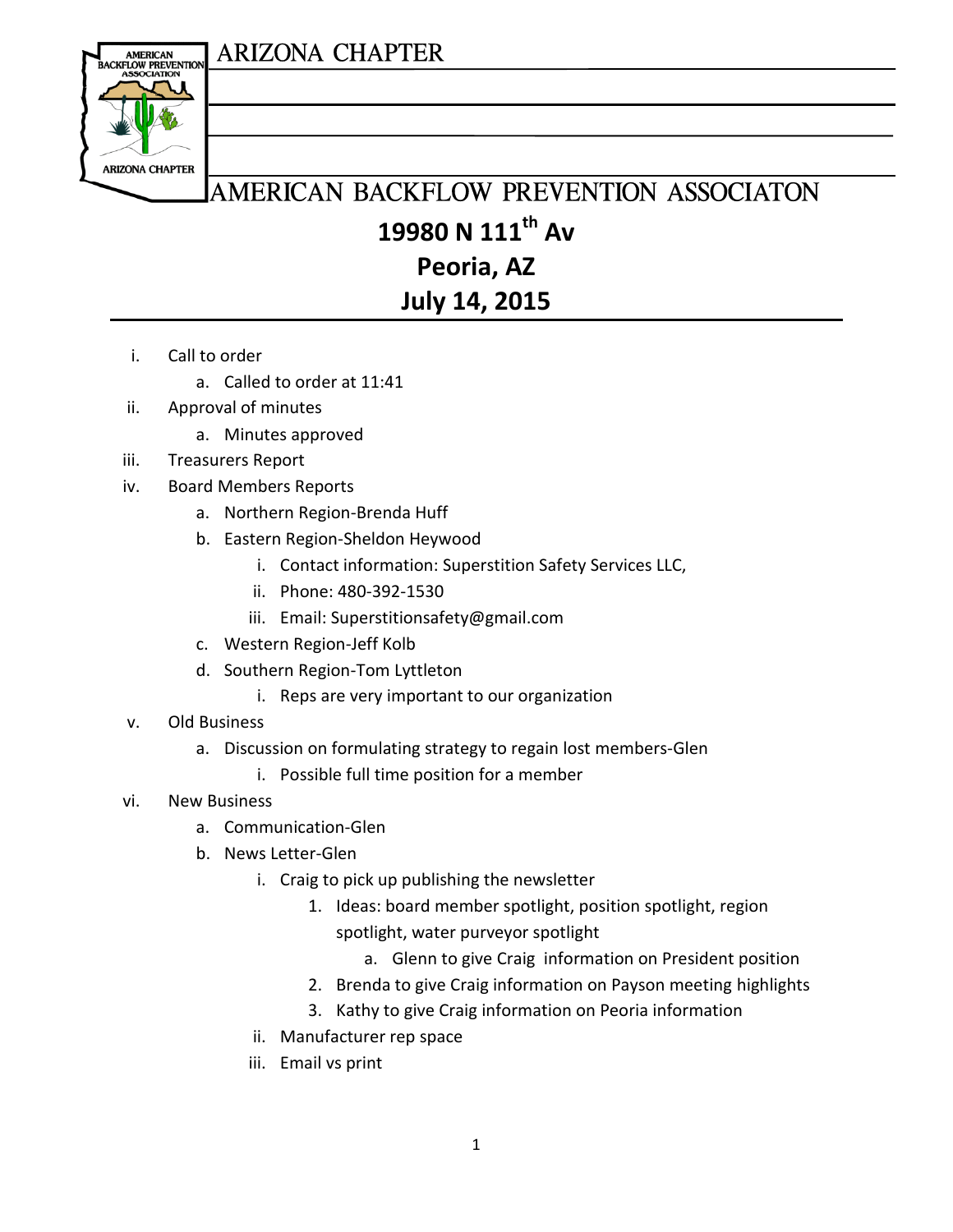## **ARIZONA CHAPTER**



## AMERICAN BACKFLOW PREVENTION ASSOCIATON

- c. Regional Meetings
	- i. Sheldon to put on meeting at Chandler City Hall
		- 1. August  $26^{th}$
		- 2. Tom Lyttleton to teach repair class
		- 3. 40-50 people
		- 4. Eduardo highlight vendor
	- ii. October in Marana
- d. Western Regional Conference
	- i. Glenn would like one person to attend, possibly someone needing CEU's
	- ii. Las Vegas-September 29<sup>th</sup> 30<sup>th</sup>
	- iii. Glenn to check on early registration
	- iv. Put vote to board about funding part of trip
- e. Tri-State
	- i. Randy to attend and speak on backflow
- f. Yearly Conference
	- i. Move to early April
	- ii. Mike Ahlee to be key note speaker
	- iii. Glenn to start looking for places
	- iv. Sheldon to talk to Robert Judd about Mesa
	- v. Incorporate yearly membership update into conference
	- vi. Email/Letter sent to testers/membership on what they would like to see

#### vii. Committee Reports

- a. Membership
	- i. Membership form Update-Glen
		- 1. Waiting on approval from National
	- ii. Glenn, Craig, Sheldon, and Kathy on membership committee
- b. Education
	- i. Jeff, Tom, Paul, Brenda on education committee
		- 1. Hamilton
		- 2. Earthfeast Educators Night at the Phoenix Zoo